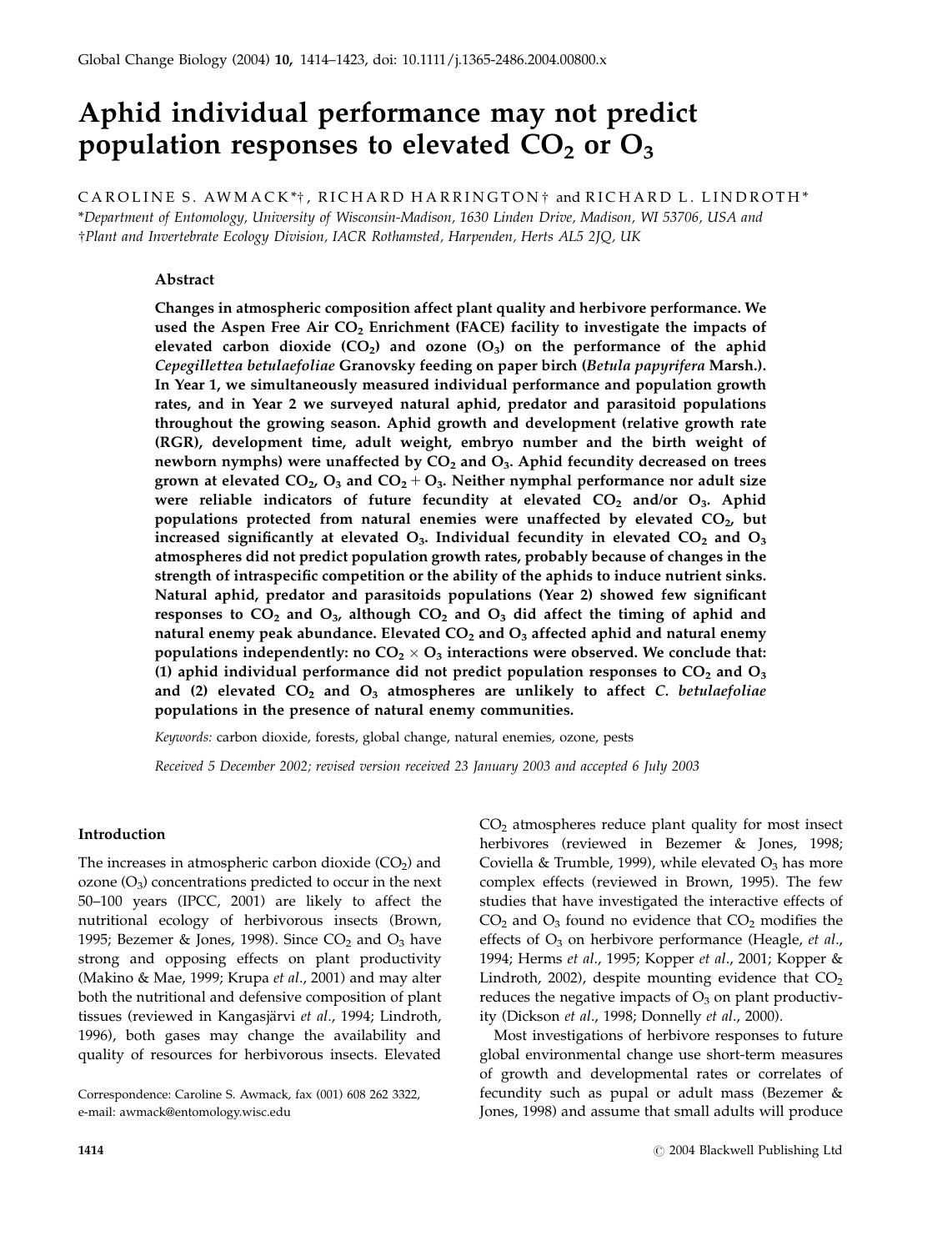fewer offspring than large adults. However, changes in plant quality may affect size  $\times$  fecundity relationships by altering the allocation of resources between somatic and reproductive tissues (reviewed in Leather, 1988; Awmack & Leather, 2002). In many insect orders, changes in plant quality may affect the relationship between female size and the number of offspring produced (e.g., Homoptera (Wojciechowicz-Zytko & van Emden, 1995), Orthoptera (Joern & Behmer, 1998), Lepidoptera (Parry et al., 2001), Coleoptera (Berrigan, 1991) and Hymenoptera (Berrigan, 1991)). Because both  $CO<sub>2</sub>$  and  $O<sub>3</sub>$  affect plant quality, it may not be possible to make reliable predictions about the future fecundity of herbivorous insects without directly measuring the number of offspring produced. Similarly, recent studies (Bezemer et al., 1999; Percy et al., 2002) suggest that the performance of individual herbivores may not predict population responses to elevated  $CO<sub>2</sub>$  or  $O<sub>3</sub>$ .

Aphids are a very useful model system for comparisons between individual and population responses to global change, since their biology is well understood (Dixon, 1998) and they develop rapidly and may have several generations in a single growing season. Several recent studies have investigated the independent effects of both CO<sub>2</sub> (Salt et al., 1996; Docherty et al., 1997; Bezemer et al., 1998, 1999; Diaz et al., 1998; Awmack & Harrington, 2000; Hughes & Bazzaz, 2001) and  $O_3$ (Whittaker et al., 1989; Salt & Whittaker, 1995) on aphid populations. We are not aware of any investigations linking the interacting effects of  $CO<sub>2</sub>$  and  $O<sub>3</sub>$  on the performance of individual herbivores to the performance of aphid populations.

Changes in the performance of individual insects may not predict population responses if other factors limiting population growth rates are also affected by changes in plant quality at elevated  $CO<sub>2</sub>$  and/or  $O<sub>3</sub>$ . Changes in the strength of intraspecific competition may affect aphid population growth rates at elevated CO2 (Bezemer et al., 1999; Awmack & Harrington, 2000). Natural enemy performance may also decrease (Roth & Lindroth, 1995), increase (Stiling et al., 1999) or may be unaffected (Bezemer et al., 1998; Stacey & Fellowes, 2002). We are not aware of any studies investigating the impacts of  $O_3$  on competition, but two studies (Gate et al., 1995; Dahlsten et al., 1997) found negative effects of  $O_3$  on natural enemy performance, and Holton (2001) showed that parasitoid performance in  $CO<sub>2</sub> + O<sub>3</sub>$ enhanced atmospheres depended on host plant genotype.

Reliable predictions of the impacts of future global change on insect populations therefore require that we (1) understand changes in individual performance (2) can scale up individual performance to predict population responses, (3) understand the impacts of  $CO<sub>2</sub>$  and  $O<sub>3</sub>$  on top-down regulation by natural enemies and (4) understand the consequences of interactions between the effects of  $CO<sub>2</sub>$  and  $O<sub>3</sub>$  on herbivore and natural enemy populations. No study has yet combined investigations of the impacts of  $CO<sub>2</sub>$  or  $O<sub>3</sub>$  on individual insects with studies of insect populations, and related the results to surveys of natural populations exposed to natural enemies. The development of Free Air  $CO<sub>2</sub>$ Enrichment (FACE) facilities (Hendrey et al., 1993) has allowed natural invertebrate communities to be exposed to elevated  $CO<sub>2</sub>$  (and in some cases,  $O<sub>3</sub>$ ) atmospheres. However, although FACE facilities have been extensively used to investigate changes in plant communities (e.g. Garcia et al., 1998; Norby & Cotrufo, 1998; Reich et al., 2001), only one study has investigated the impacts on higher trophic levels (Hansen et al., 2001). In this paper, we describe a set of experiments conducted at the Aspen FACE site in Wisconsin, USA (Dickson et al., 2000) to investigate the independent and interacting effects of elevated  $CO<sub>2</sub>$  and  $O<sub>3</sub>$  on the performance of the aphid Cepegillettea betulaefoliae Granovsky reared on paper birch (Betula papyrifera Marsh.). At the individual scale (Study 1), we investigated the effects of  $CO<sub>2</sub>$  and  $O<sub>3</sub>$  on aphid growth and developmental rates, adult weight, embryo number and the cumulative fecundity of adult aphids. We compared these data with a simultaneous investigation of the effects of elevated  $CO<sub>2</sub>$  and  $O<sub>3</sub>$  on aphid populations, using aphids protected from natural enemies with mesh sleeves (Study 2), and, the following year, with a survey of natural aphid, predator and parasitoid populations (Study 3).

# Materials and methods

## Site description

The Aspen FACE site, situated in Harshaw, Wisconsin (45.6 $\degree$  lat., 89.5 $\degree$  long., Dickson *et al.*, 2000) consists of twelve 30 m diameter FACE rings arranged in a fully replicated and blocked factorial design, with two levels of  $CO<sub>2</sub>$  and two levels of  $O<sub>3</sub>$ . Three rings receive ambient air ('Control' i.e. ambient  $CO<sub>2</sub>$  and  $O<sub>3</sub>$ ), three rings receive elevated  $CO<sub>2</sub>$  (' $CO<sub>2</sub>'$  = 570 ppm  $CO<sub>2</sub>$ , equivalent to ambient  $+ 200$  ppm), three rings receive an average of 50–60 ppb  $O_3$  (approximately 1.5 times the background ambient levels of  $30-40$  ppb  $O_3$ ) and the final three rings receive  $570$  ppm  $CO<sub>2</sub>$  and  $50-60$  ppb  $O_3$ . CO<sub>2</sub> and  $O_3$  are released during daylight hours.  $O_3$ is not released during fog or rain events, since natural  $O<sub>3</sub>$  production normally occurs as a result of photochemical reactions in the troposphere.  $O<sub>3</sub>$  fumigation follows a dynamic profile, established from a moderately polluted city (Leelenaw, Michigan, USA) and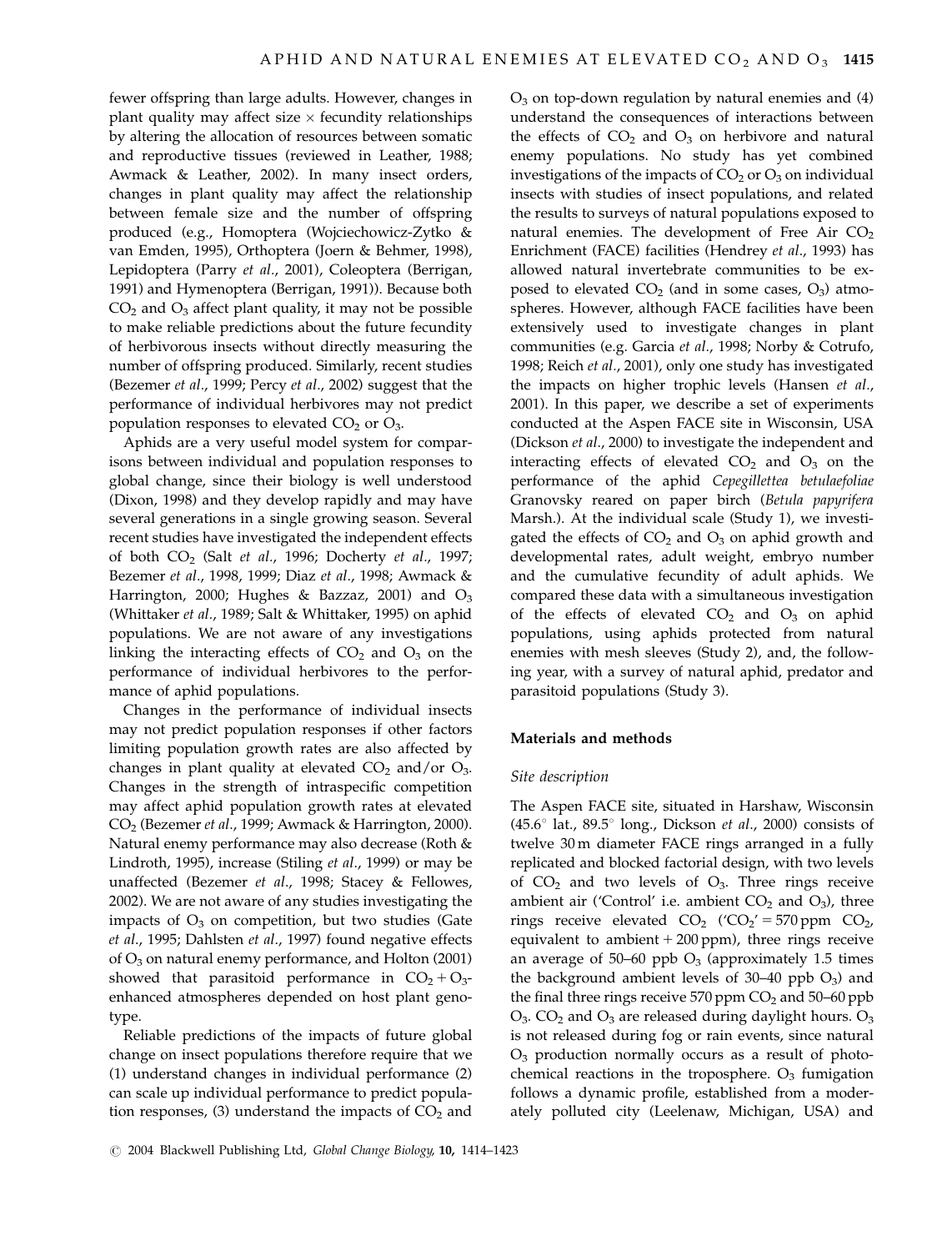varies according to the prevailing climatic conditions (Dickson et al., 2000). Each FACE ring was planted with trembling aspen (Populus tremuloides Michx.), sugar maple (Acer saccharum Marsh.) and paper birch (Betula papyrifera Marsh.) in 1997.  $CO<sub>2</sub>$  and  $O<sub>3</sub>$  exposure commenced in 1998. These experiments were carried out during the 1999 and 2000 growing seasons when the trees were between two and four metres tall. All the studies described below used the same seven trees in each FACE ring to estimate the variation in aphid performance within each ring, although 'ring' was used as the replicate in all statistical analyses.

#### Insect rearing

All three studies used aphids from trees in the FACE rings (i.e. aphids that had developed at ambient or elevated  $CO_2$  and/or  $O_3$ ). No aphids were moved between FACE rings. The first two studies used aphids from cultures (initiated using wingless fourth instar aphids that had developed in each FACE ring) maintained on a newly expanded birch shoot in each ring and protected from natural enemies with mesh sleeves (45 cm length  $\times$  45 cm width). Since the development of aphid embryos begins in the ovarioles of their grandmothers (Dixon, 1998), these two studies used the grand-daughters of these initial aphids, ensuring that the aphids used had spent their entire development in the appropriate  $CO<sub>2</sub>$  and/or  $O<sub>3</sub>$ treatment. The third study surveyed natural aphid infestations throughout the growing season and did not use aphids from cultures.

#### Study 1. Measurement of individual performance

In each ring, seven groups of five 24 h old 1st instar nymphs (84 in total, the progeny of wingless adult aphids from the cultures described above) were used to investigate the impacts of elevated  $CO<sub>2</sub>$  and/or  $O<sub>3</sub>$  on aphid performance. The average birth weight of each group of five aphids was measured to the nearest microgram using a Mettler Toledo MT5 microbalance (Mettler, Columbus, Ohio, USA). Each group of aphids was then confined to the underside of the youngest fully expanded leaf on the youngest south-facing branch of each of seven trees, mimicking the location of natural aphid populations (C. S. Awmack, unpublished results). Aphids were attached to the leaves using light foambased clip cages (Awmack, 1997) modified from MacGillivray & Anderson (1957), which allowed maximum air circulation and caused minimal damage to the leaf surface (no marks were visible when the cage was removed from the leaf). These groups of aphids remained on the same branch throughout the experiment and were moved to new leaves as they became available, as birch exhibits indeterminate growth and natural aphid populations move to new leaves throughout the growing season (C. S. Awmack, personal observation). The aphids were observed daily until the final adult moult, when they were re-weighed to calculate the relative growth rate (Radford, 1967) (an estimate of the aphids' ability to convert phloem sap to biomass) using the formula RGR (relative growth rate) =  $[\ln(W2) - \ln(W1)]/D$ , where  $W1 =$  birth weight,  $W2 =$  final weight (both in micrograms) and  $D =$  development time (the number of days from birth to the final adult moult).

One randomly selected adult from each clip cage was then dissected and the number of mature embryos (those with red eye pigments) was counted under a dissecting microscope at  $\times$  5 magnification to determine potential fecundity (Traicevski & Ward, 2002). A second randomly selected individual from each group was returned to each tree (again, to a new leaf on the same shoot) and was used to determine total fecundity (the total number of nymphs produced by the adult). All nymphs produced by this adult were counted and removed every 24 h to prevent any negative effects of crowding on fecundity. The clip cages were moved to the next new leaf on the branch every 4–5 days. The average birth weight of each nymph was calculated by removing and weighing all the nymphs produced during the second 24 h of reproduction.

# Study 2: Aphid population responses to elevated  $CO<sub>2</sub>$  and  $O<sub>3</sub>$

The investigation of aphid population growth rates (Study 2) commenced two days after Study 1, and used the same seven trees in each FACE ring. Groups of five 24 h old aphids were added to the three youngest leaves and the terminal bud of the branch nearest the branch used in Study 1. Each shoot was thoroughly searched before the aphids were added, and all aphids, predators, parasitoids, eggs, etc. were removed. The aphid populations were protected from natural enemies using fine mesh sleeves (approximately  $45 \text{ cm}$  length  $\times 45 \text{ cm}$ width). After 28 days (approximately twice the development time of C. betulaefoliae, and coincident with the final measurements of individual aphid performance in Study 1), all aphids were removed from the sleeves and counted.

# Study 3: Responses of aphid communities to elevated  $CO<sub>2</sub>$ and  $O_3$

Study 3 consisted of a survey of the naturally occurring aphid populations, and investigated the effects of elevated  $CO<sub>2</sub>$  and  $O<sub>3</sub>$  on aphids exposed to the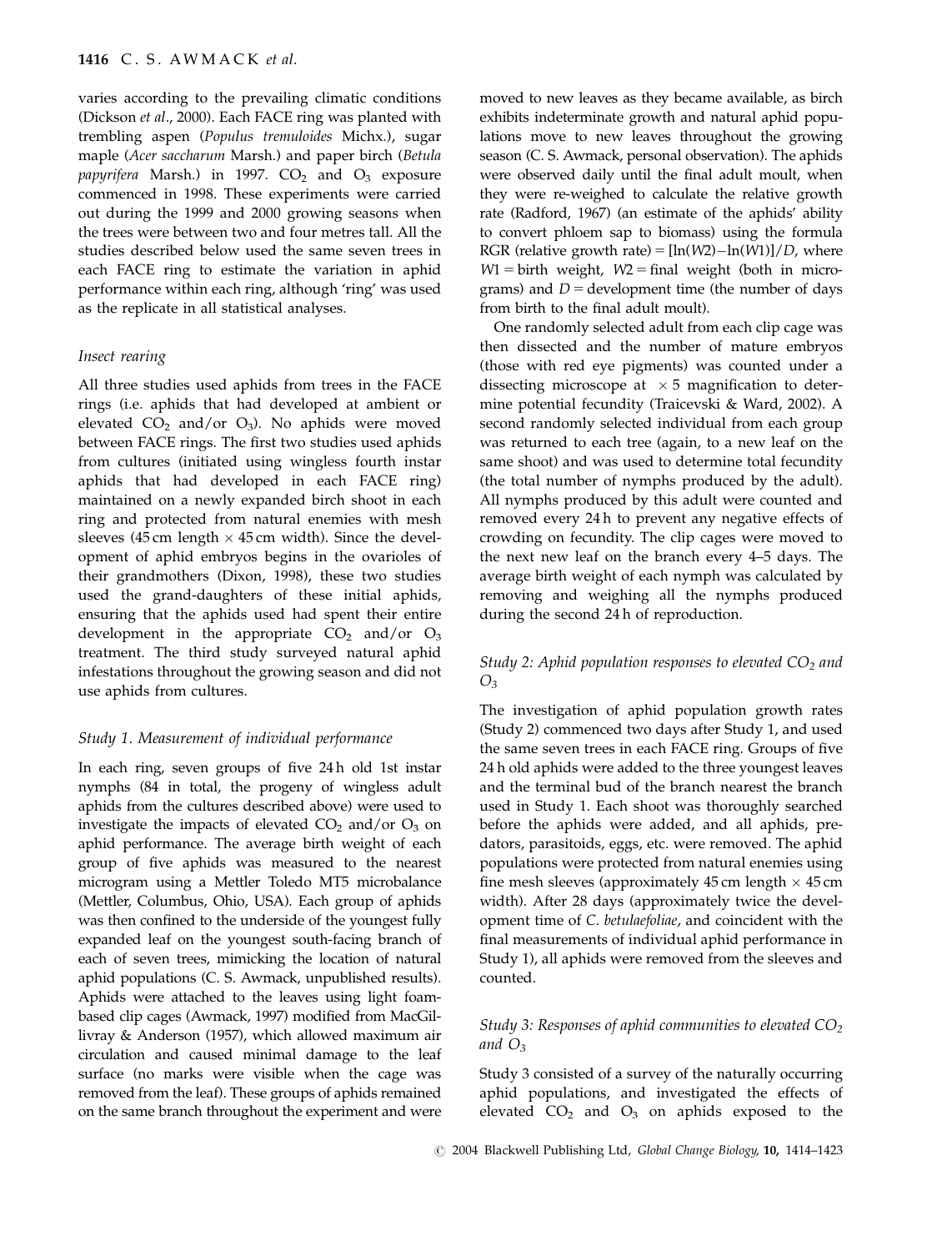predators and parasitoids inhabiting the FACE rings. A preliminary study (carried out in 1999) using trees that were not used for the measurement of individual performance showed that aphids and natural enemies were found only on the terminal shoots of the upper branches (C. S. Awmack, 1999 unpublished results). As only 7 birch trees in each FACE ring were available for entomological studies, surveys of natural populations were postponed until the following year (2000). This survey, conducted 13 times throughout the growing season, used one upper branch on each tree. The number of aphids and natural enemies (predominantly predators such as lacewings and ladybird beetles and parasitic Hymenoptera) on the terminal five short shoots on each branch were noted every 7–10 days from mid-June (when the first aphids were observed) until leaf fall at the end of September. The natural enemy data consisted of sightings of adult insects (particularly lacewings and ladybirds) and counts of egg masses produced by predators (particularly ladybirds, stinkbugs and lacewings). These egg masses were counted as '1' regardless of the number of eggs, because they represented a single visit by a predator. Parasitized aphid 'mummies' were included in the natural enemy counts and not the aphid counts. Eggs that had hatched and parasitized aphids from which the adult parasitoid had emerged were ignored on subsequent sampling dates.

#### Data analysis

As FACE studies generally have low numbers of true replicates (e.g.  $N = 3$  for each fumigation treatment at Aspen FACE), some authors have argued that data should be presented as significant if  $P < 0.1$  (Filion et al., 2000) to avoid Type II errors. In this paper, we will use the traditional value of alpha  $(P<0.05)$  to determine significance, but we present exact  $P$  values throughout the text, and describe  $P$  values between 0.05 and 0.1 as marginally significant.

All data were analysed using analyses of variance in Procedure 'Mixed' in SAS (Littell et al., 1996). Because Aspen FACE incorporates a  $2 \times 2$  factorial experiment (2 levels each of  $CO_2$  and  $O_3$ ), the statistical model used  $CO<sub>2</sub>$  and  $O<sub>3</sub>$  as fixed treatment effects, with the three blocks and tree(block) as random effects.

The effects of elevated  $CO<sub>2</sub>$  and  $O<sub>3</sub>$  on the performance of individual aphids were analyzed using separate ANOVAs for each fitness parameter. The effects of elevated  $CO<sub>2</sub>$  and  $O<sub>3</sub>$  on aphid populations protected from natural enemies (Study 2), and on the abundance of natural aphid populations (Study 3) were analysed after the data had been  $log10(N + 1)$  transformed to normalize variance. Because natural enemy abundance was generally low, all natural enemies were grouped into a single category ('Natural enemies') rather than being analysed separately as 'predators', 'parasitoids', etc. The data from Study 2 were analysed using the model described above, while the data from Study 3 used a repeated measures ANOVA, with time (year) as the repeated measures term. The latter model also used a spatial (power) term, which fits a timeseries covariance structure in which the correlations decline as a function of time, and takes into account the fact that the time intervals between sampling dates are not necessarily equal. This term also corrects for any autocorrelation among sampling dates (Littell et al., 1996).

### Results

#### Study 1. Measurement of individual performance

Elevated  $CO<sub>2</sub>$  and  $O<sub>3</sub>$  did not significantly affect the growth and developmental rates of individual C. betulaefoliae (Table 1, Fig. 1). The RGR of aphids reared at elevated  $CO<sub>2</sub>$  and/or  $O<sub>3</sub>$  did not differ from the control aphids (Fig. 1a), while aphid development times showed a small (and only marginally significant) increase at elevated  $CO<sub>2</sub>$ , but not at elevated  $O<sub>3</sub>$  (Fig. 1b). Elevated  $CO<sub>2</sub>$  and  $O<sub>3</sub>$  did not affect the reproductive fitness of individual aphids as neither adult weight nor potential fecundity (embryo number) were significantly affected (Fig. 1c and d).  $CO<sub>2</sub>$  and  $O<sub>3</sub>$  had no effect on the allocation of resources to the next-generation nymphs, since the birth weight of the nymphs produced by these adults (G2 weight) was unaffected (mean birth weight ( $\mu$ g),  $\pm$  SE): control (109  $\pm$  17), CO<sub>2</sub>  $(95 \pm 19)$ , O<sub>3</sub> (119  $\pm$  14) and CO<sub>2</sub> + O<sub>3</sub> (129  $\pm$  23).

The fecundity (Fig. 2) of the individual aphids did not reflect either their adult weight or the number of embryos in their reproductive tract (Fig. 1c and d), since elevated  $CO<sub>2</sub>$  and  $O<sub>3</sub>$  had strong negative effects on the cumulative fecundity of C. betulaefoliae. The decrease in reproductive rates became more apparent towards the end of the adult's reproductive life, suggesting that females were unable to maintain embryo maturation throughout their lifetime. The fecundity of similarly sized aphids therefore differed according to the  $CO<sub>2</sub>$  or O3 treatment that they experienced during their development.

# Study 2: Aphid population responses to elevated  $CO<sub>2</sub>$  and  $O<sub>3</sub>$

Aphid populations protected from natural enemies using mesh sleeves did not show the same responses to  $CO<sub>2</sub>$  and  $O<sub>3</sub>$  as did individual aphids (Fig. 3).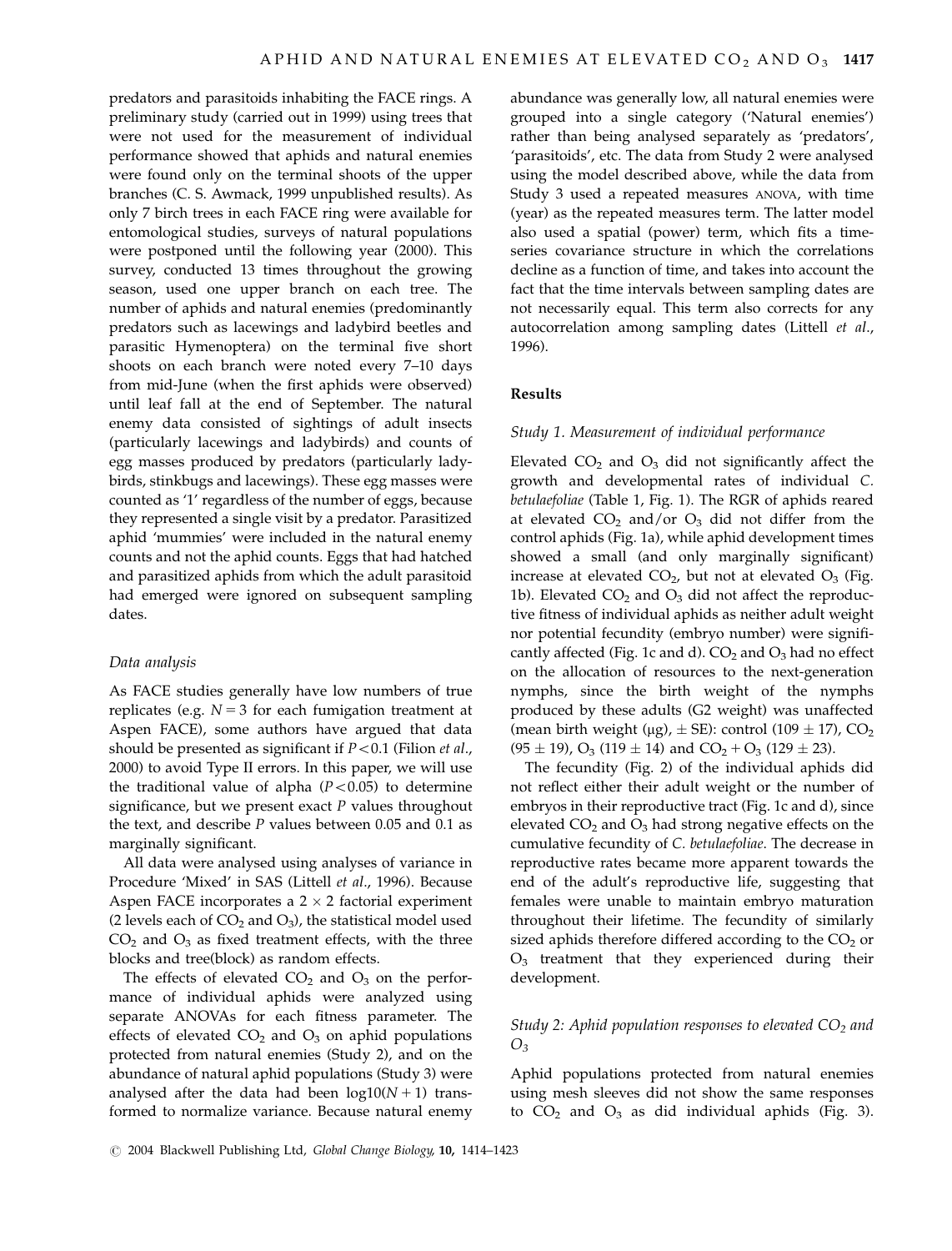| Treatment                         | RGR          |                | Adult weight |                | Development<br>time |                | Embryo number |                | G <sub>2</sub> weight |                |
|-----------------------------------|--------------|----------------|--------------|----------------|---------------------|----------------|---------------|----------------|-----------------------|----------------|
|                                   | $F_{1,4}$    |                | $F_{1,4}$    | Р              | $F_{1,6}$           | Ρ              | $F_{1,4}$     | Ρ              | $F_{1.4}$             | P              |
| CO <sub>2</sub>                   | 0.52         | 0.512          | 0.30         | 0.612          | 4.24                | 0.085          | 0.10          | 0.769          | 0.01                  | 0.935          |
| O <sub>3</sub><br>$CO2 \times O3$ | 0.39<br>0.67 | 0.624<br>0.462 | 0.03<br>0.10 | 0.877<br>0.773 | 0.10<br>0.04        | 0.760<br>0.851 | 0.37<br>0.01  | 0.576<br>0.939 | 1.40<br>0.41          | 0.301<br>0.556 |

**Table 1** Results of analysis of variance (F and P values) of the impacts of elevated  $CO<sub>2</sub>$  and  $O<sub>3</sub>$  atmospheres on performance of the aphid Cepegillettea betulaefoliae

See Materials and methods for a detailed description of the model used in the analysis and Fig. 1 for a graphical representation of the data.

MRGR, mean relative growth rate; RGR, relative growth rate; G2 weight, average birth weight of nymphs produced by the adults.



Fig. 1 Performance of individual Cepegillettea betulaefoliae reared on Betula papyrifera at the Aspen FACE site. Control = ambient  $CO<sub>2</sub>$ , ambient O<sub>3</sub>, CO<sub>2</sub> = elevated (570 ppm) CO<sub>2</sub>, ambient O<sub>3</sub>, O<sub>3</sub> = elevated (1.5  $\times$  ambient) O<sub>3</sub>, ambient CO<sub>2</sub>, CO<sub>2</sub> + O<sub>3</sub> = elevated CO<sub>2</sub>, elevated O<sub>3</sub>. (a) relative growth rate, (b) development time, (c) adult weight and (d) embryo number (potential fecundity). All data are shown  $\pm$  1 SEM and are the means of data from three replicate FACE rings.

Population responses did not reflect individual growth and developmental parameters (Fig. 1) or individual fecundity (Fig. 2). Aphid populations were marginally significantly smaller at elevated  $CO<sub>2</sub>$  ( $F<sub>1,6</sub> = 4.66$ )  $P = 0.074$ ), but increased at elevated O<sub>3</sub> ( $F_{1,6} = 11.86$ ,  $P = 0.014$ ). Elevated CO<sub>2</sub> did not modify the impacts of elevated  $O_3$  on aphid populations (i.e. no significant CO<sub>2</sub><sup>\*</sup>O<sub>3</sub> interaction:  $F_{1,6} = 0.81$ ,  $P = 0.403$ ).

Study 3: Aphid community responses to elevated  $CO<sub>2</sub>$ and  $O_3$ 

The effects of elevated  $CO<sub>2</sub>$  and  $O<sub>3</sub>$  on communities of aphids and their natural enemies were more complex when populations were followed throughout the growing season the following year (Fig. 4). Aphid and natural enemy abundance both varied throughout the

r 2004 Blackwell Publishing Ltd, Global Change Biology, 10, 1414–1423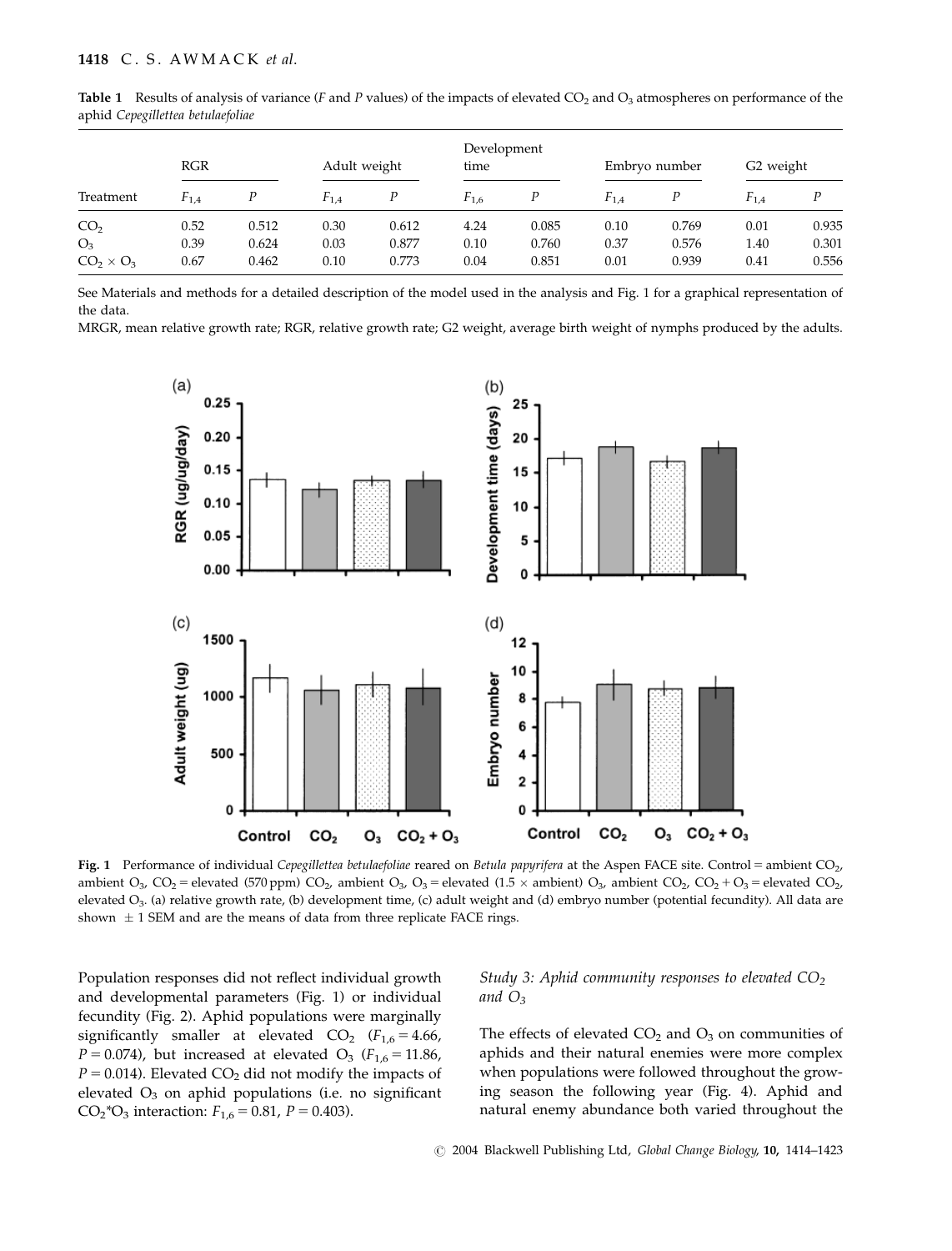growing season (significant time (year) interaction: aphids,  $F_{12,960} = 40.97$ ,  $P = <0.0001$ , natural enemies,  $F_{12,960} = 3.50$ ,  $P < 0.0001$ ). Aphid abundance was sig-



Fig. 2 Average cumulative fecundity of Cepegillettea betulaefoliae reared on Betula papyrifera at the Aspen FACE site. Control = ambient  $CO<sub>2</sub>$ , ambient  $O<sub>3</sub>$ ,  $CO<sub>2</sub>$  = elevated (570 ppm)  $CO<sub>2</sub>$ , ambient  $O<sub>3</sub>$ ,  $O<sub>3</sub>$  = elevated (1.5  $\times$  ambient)  $O<sub>3</sub>$ , ambient  $CO<sub>2</sub>$ ,  $CO<sub>2</sub> + O<sub>3</sub>$  = elevated  $CO<sub>2</sub>$ , elevated  $O<sub>3</sub>$ . All data are shown  $\pm$  1 SEM and are the means of three replicate FACE rings. Average fecundity declined at elevated  $CO<sub>2</sub>$  on day 13 because a female with a particularly high reproductive rate died, reducing the average for the entire replicate.



Fig. 3 Final populations of Cepgillettea betulaefoliae reared for 28 days on Betula papyrifera at the Aspen FACE site. All replicates initially contained five 1st instar aphids, protected from natural enemies with mesh bags. Control = ambient  $CO<sub>2</sub>$ , ambient  $O<sub>3</sub>$ ,  $CO<sub>2</sub>$  = elevated (570 ppm)  $CO<sub>2</sub>$ , ambient  $O<sub>3</sub>$ ,  $O<sub>3</sub>$  = elevated  $(1.5 \times$  ambient) O<sub>3</sub>, ambient CO<sub>2</sub>, CO<sub>2</sub> + O<sub>3</sub> = elevated CO<sub>2</sub>, elevated O<sub>3</sub>. All data are shown  $\pm$  1 SEM and are the means of three replicate FACE rings.

nificantly affected by elevated  $CO<sub>2</sub>$  on some sampling dates towards the end of the growing season (significant  $CO_2 \times$  date interaction,  $F_{12, 960} = 1.88$ ,  $P = 0.033$ ). Elevated  $O_3$  alone did not modify aphid abundance  $(O_3)$ main effect:  $F_{1,6} = 1.50$ ,  $P = 0.267$ ) but on some sampling

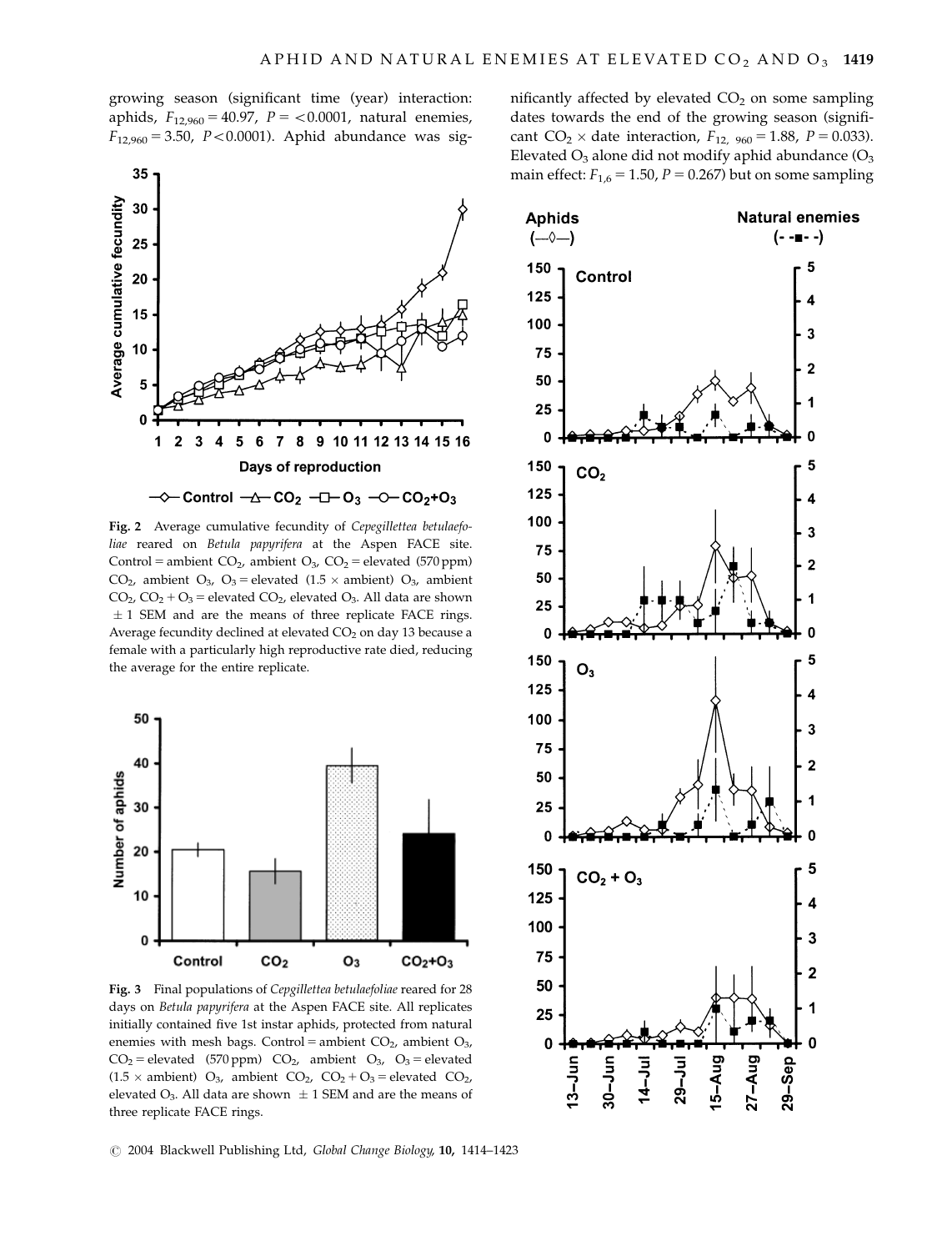dates, elevated  $O_3$  modified the effects of elevated  $CO_2$ on aphid abundance (significant  $CO_2 \times O_3 \times$  date interaction  $F_{12,960} = 2.13$ ,  $P = 0.013$ ). Natural enemy abundance increased under elevated  $CO<sub>2</sub>$ , but only on one sampling date towards the end of the growing season ( $F_{1,6} = 6.91$ ,  $P = 0.039$ ). Natural enemy abundance was unaffected by elevated  $O_3$  ( $F_{1,6} = 1.51$ ,  $P = 0.265$ .

#### Discussion

These data represent the first investigation of the longterm effects of elevated  $CO<sub>2</sub>$  and  $O<sub>3</sub>$  atmospheres on natural insect herbivore populations. The aphids used in this study were exposed to the most 'realistic' simulation of future elevated  $CO<sub>2</sub>$  and  $O<sub>3</sub>$  atmospheres currently possible. At the individual scale, elevated  $CO<sub>2</sub>$  and  $O<sub>3</sub>$  did not significantly affect growth rates, potential fecundity (embryo number) or offspring quality (Fig. 1, Table 1), but the cumulative fecundity of aphids was lower than that of aphids reared on the control trees (Fig. 2). The population-scale study (Study 2) showed that elevated  $CO<sub>2</sub>$  did not significantly affect aphid populations, while elevated  $O_3$  had a strong positive effect. The surveys of aphid and natural enemy communities (Study 3) revealed complex time-dependent interactions with elevated  $CO<sub>2</sub>$  and no effects of elevated  $O_3$ . The data suggest firstly, that  $CO_2$  and  $O_3$ had few interacting effects on C. betulaefoliae, and secondly, that measures of individual fecundity did not predict population responses, and population responses did not predict community responses.

Previous studies show that the responses of other aphid species to elevated  $CO<sub>2</sub>$  or  $O<sub>3</sub>$  are also complex. Tree-feeding aphids show few significant responses to elevated  $CO<sub>2</sub>$  (Docherty et al., 1997), while crop-feeding species may respond positively (Awmack et al., 1997; Bezemer et al., 1998; Hughes and Bazzaz 2001; Zhang et al., 2001; Stacey & Fellowes, 2002), negatively (Newman et al., 1999) or not at all (Hughes & Bazzaz, 2001), and the same species may show different responses on different host plant species (Awmack et al., 1997; Bezemer *et al.*, 1999). Aphid responses to  $O_3$  also depend on the aphid and host plant species (Brown,

1995; Holopainen et al., 1995), plant phenology (Holopainen & Kössi, 1998), soil nutrient availability (Kainulainen et al., 2000) and the duration of exposure (Brown et al., 1992). Cepegillettea betulaefoliae performance on paper birch therefore does not confirm any general trends, since aphids, like many other species (Lawton, 2000), show idiosyncratic responses to elevated  $CO<sub>2</sub>$ and  $O_3$ .

The poor correlation between individual and population growth rates is intriguing. The growth, development, adult weight and potential fecundity of individual aphids was unaffected by elevated  $CO<sub>2</sub>$  or  $O<sub>3</sub>$  (Fig. 1). Size was not, therefore, a reliable predictor of future fecundity. As the newly moulted adults contained similar numbers of mature embryos (Fig. 1f), changes in resource allocation within the developing aphid (perhaps associated with nutrient stress (e.g. Brough & Dixon, 1990) do not explain these results. Aphids reared at elevated  $CO<sub>2</sub>$  and/or  $O<sub>3</sub>$  may either have been unable to maintain embryo maturation once their initial complement of mature embryos were born, or have resorbed the youngest undifferentiated embryos in response to low host plant quality (e.g. Ward & Dixon, 1982; Sequeira & Dixon, 1996). The decline in C. betulaefoliae reproductive output at elevated  $CO<sub>2</sub>$  and  $O<sub>3</sub>$ may therefore be related to either an inability to maintain embryo maturation or to the resorption of embryos to maintain adult survival. If these data reflect a more general trend (i.e. that adult weight and/or embryo number do not reflect future fecundity), studies that have used adult weight as a correlate of fecundity to predict the responses of other herbivore species to elevated  $CO<sub>2</sub>$  and  $O<sub>3</sub>$  atmospheres (reviewed in Brown, 1995; Bezemer & Jones, 1998) may be misleading.

Previous studies of the nutritional quality of the birch trees used in this study show that the trees grown at elevated  $CO_2$ ,  $O_3$  and  $CO_2 + O_3$  had reduced tissue nitrogen concentrations compared with the control trees (Kopper et al., 2001). In this study, individual fecundity was therefore correlated with tissue nitrogen concentrations, although aphid population responses to  $CO<sub>2</sub>$  and  $O<sub>3</sub>$  (Fig. 3) were not. The reduced nutritional quality of these trees therefore did not explain the difference between the individual- and populationscale responses of C. betulaefoliae to elevated  $CO<sub>2</sub>$  and O3. Because all the aphids used had been reared in the appropriate environment for at least three generations prior to the study, maternal effects from ambient- $CO<sub>2</sub>$ and  $-O_3$  environments can probably be ruled out. Docherty et al. (1997) also found that aphid performance at elevated  $CO<sub>2</sub>$  did not correlate with leaf amino acid concentrations, although Kainulainen et al. (2000) found a positive correlation between aphid performance and amino acid availability at elevated  $O_3$ .

Fig. 4 Populations of aphids and natural enemies on Betula *papyrifera* at the Aspen FACE site  $(N = 1$  tree per ring). The natural enemies were predominantly predators and parasitoids. Control = ambient  $CO_2$ , ambient  $O_3$ ,  $CO_2$  = elevated (570 ppm)  $CO<sub>2</sub>$ , ambient  $O<sub>3</sub>$ ,  $O<sub>3</sub>$  = elevated (1.5  $\times$  ambient)  $O<sub>3</sub>$ , ambient  $CO<sub>2</sub>, CO<sub>2</sub> + O<sub>3</sub> =$  elevated  $CO<sub>2</sub>$ , elevated  $O<sub>3</sub>$ . All data are shown  $\pm$  1 SEM and are the means of three replicate FACE rings. Since natural enemy abundance was low, all data were pooled prior to analysis.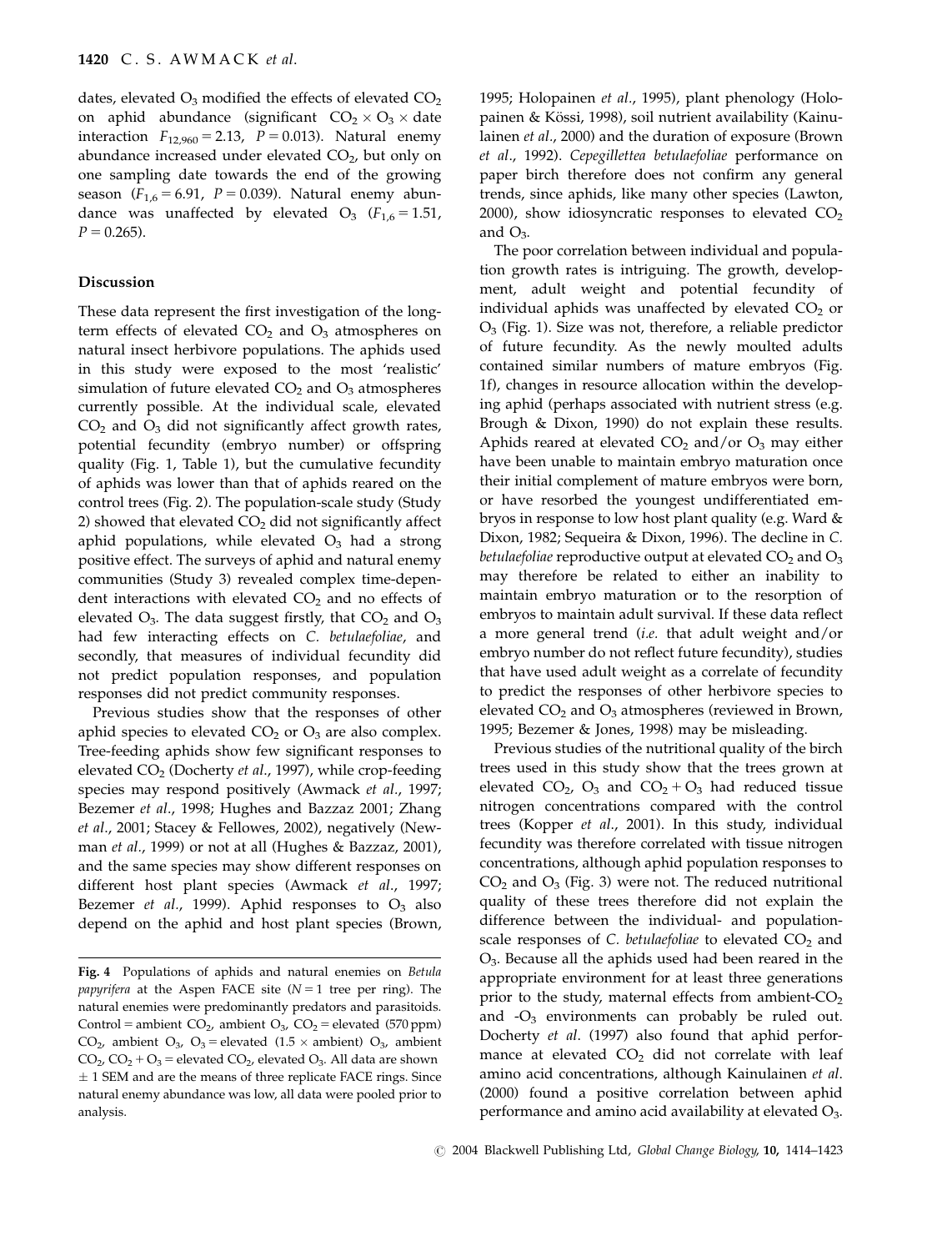Some aphid species perform better when they are reared in large aggregations (Eichorn, 1968; Way & Cammell, 1970; Dixon & Wratten, 1971) since they can induce nutrient sinks more effectively than aphids reared individually. Studies investigating the induction of sinks in free-living aphids (e.g. Way & Cammell, 1970) suggest that the benefits of aggregation only occur during the early stages of aphid population growth: after this, intraspecific competition due to crowding may reduce population growth rates. We suggest that short-term changes in either the ability of the aphids to induce nutrient sinks or the strength of intraspecific competition explain the differences between individual and population performance in this study. The surveys of natural populations (Study 3) may not have detected these responses because of competition with other herbivores (which were excluded in Studies 1  $\&$  2), changes in natural enemy performance (rather than abundance) or differences in weather conditions between the two sampling years.

The low natural enemy densities observed in this system (Fig. 4) suggest that the strength of top-down regulation during this study was weak, relative to the impacts of  $CO<sub>2</sub>$  and  $O<sub>3</sub>$  on plant quality. Since C. betulaefoliae does not have an alternative host in the vicinity of the FACE site and more than 99% of the aphids encountered in the population surveys were wingless (C. S. Awmack, personal observation), the aphid populations in this study are unlikely to have been affected by immigration or emigration. The natural enemies, however, are more mobile and exploit aphid populations on the other plant species in the FACE rings (C. S. Awmack, personal observation). In contrast to the data presented here, similar natural enemy populations on the aspen trees inter-planted with the birch trees used in this study exhibited strong positive responses to elevated  $CO<sub>2</sub>$  and negative responses to elevated  $O_3$  (Percy *et al.*, 2002). The effects of elevated  $CO<sub>2</sub>$  and  $O<sub>3</sub>$  on the population dynamics of aphids and their natural enemies may therefore be influenced by both the aphid and plant species, even among species in the same ecosystem. Further studies are planned to investigate the abundance of insect herbivores and their natural enemies on a wider range of host plants within the FACE rings, and to investigate changes in the performance (rather than abundance) of the natural enemies in this system.

We conclude that the performance of C. betulaefoliae at elevated  $CO<sub>2</sub>$  and  $O<sub>3</sub>$  depended on whether the aphids were reared as individuals or in populations and hence that individual-based studies may not be reliable indicators of population responses to  $CO<sub>2</sub>$  or  $O<sub>3</sub>$ . Scaling up data collected using individuals to predict the population responses of other herbivorous insects to  $CO<sub>2</sub>$  and  $O<sub>3</sub>$  may be problematic, as growth and developmental rates did not predict fecundity, and fecundity did not predict population growth. We found little evidence that elevated  $CO<sub>2</sub>$  modifies the impacts of elevated  $O_3$  on aphid performance, despite the evidence that elevated  $CO<sub>2</sub>$  atmospheres reduce the damaging effects of  $O_3$  on tree productivity at this site (Dickson et al., 1998). The responses of this aphid species to  $CO<sub>2</sub>$  and  $O<sub>3</sub>$  appear to be driven by changes in plant quality and the strength of intraspecific competition, and not by changes in the strength of top-down regulation, since natural enemy abundance showed few responses to  $CO<sub>2</sub>$  or  $O<sub>3</sub>$ . Other herbivores, particularly those exploiting fast-growing host plants such as agricultural crops, may differ in their responses to  $CO<sub>2</sub>$  and  $O<sub>3</sub>$ : a wider range of species needs to be investigated before generalizations can be made about the impacts of elevated  $CO<sub>2</sub>$  and  $O<sub>3</sub>$  on all aphid and natural enemy populations.

#### Acknowledgements

This work was funded by a Small Ecological Project Grant from the British Ecological Society (number 1682), a Natural Environment Research Council ROPA award (number GR3/R9675), the National Science Foundation of the USA (grant DEB-9707263), the U.S. Department of Agriculture (NRICGP grant number 000- 2982) and the U.S. Department of Energy (OBER grant DE-FG02- 98ER62680). The Aspen FACE site is principally supported by the Office of Science (BER), U.S. Department of Energy (grant DE-FG02-95ER62125) the U.S. Forest Service Northern Global Change Program and North Central Research Station, Michigan Technological University, and Natural Resources Canada – Canadian Forest Service.

We thank David Voegtlin at the Illinois Natural History Survey, Champaign, Illinois for identifying the aphid species used in this study. We also acknowledge Sarah Wood, Aimee Weldon and Heidi Barnhill for their excellent practical assistance throughout this project, Rick Nordheim and Peter Crump for statistical advice and two anonymous referees for their comments on an earlier draft of this manuscript. We gratefully acknowledge the technical assistance of Jaak Sober and the Aspen-FACE team for the control and maintenance of the FACE site. IACR Rothamsted receives grant-aided support from the Biotechnology and Biological Sciences Research Council of the United Kingdom.

## References

- Awmack CS (1997) Aphid–plant interactions at ambient and elevated CO2. PhD thesis, Imperial College, London.
- Awmack CS, Harrington R (2000) Elevated  $CO<sub>2</sub>$  affects the interactions between aphid pests and host plant flowering. Agricultural and Forest Entomology, 2, 57–61.
- Awmack CS, Harrington R, Leather SR (1997) Host plant effects on the performance of the aphid Aulacorthum solani (Homoptera: Aphididae) at ambient and elevated CO<sub>2</sub>. Global Change Biology, 3, 545–549.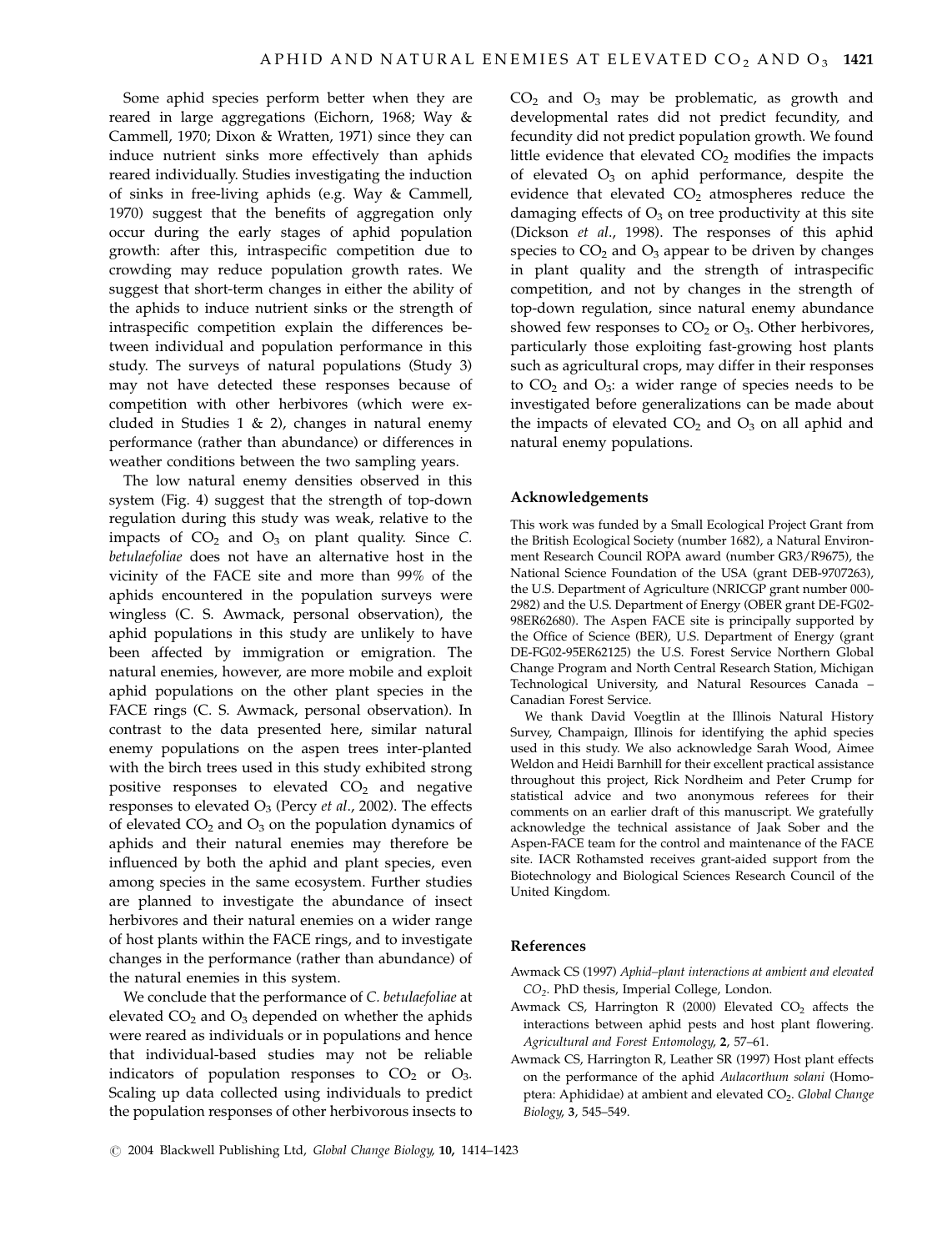#### 1422 C. S. AWMACK et al.

- Awmack CS, Leather SR (2002) Host plant quality and fecundity in herbivorous insects. Annual Review of Entomology, 47, 817-844.
- Berrigan D (1991) The allometry of egg size and number in insects. Oikos, 60, 313–321.
- Bezemer TM, Jones TH (1998) Plant-insect herbivore interactions in elevated atmospheric  $CO<sub>2</sub>$ : quantitative analyses and guild effects. Oikos, 82, 212–222.
- Bezemer TM, Jones TH, Knight KJ (1998) Long-term effects of elevated  $CO<sub>2</sub>$  and temperature on populations of the peach potato aphid Myzus persicae and its parasitoid Aphidius matricariae. Oecologia, 116, 128–135.
- Bezemer TM, Knight KJ, Newington JE et al. (1999) How general are aphid responses to elevated atmospheric  $CO<sub>2</sub>$ ? Annals of the Entomological Society of America, 92, 724–730.
- Brough C, Dixon A (1990) The effects of starvation on the development and reproductive potential of aptertous virginoperae of vetch aphid Megoura viciae. Entomologia Experimentalis et Applicata, 55, 41–46.
- Brown VC (1995) Insect herbivores and gaseous air pollutants current knowledge and predictions. In: Insects In a Changing Environment (eds Harrington R, Stork NE), pp. 219–249. Academic Press, New York.
- Brown VC, McNeill S, Ashmore MR (1992) The effects of ozone fumigation on the performance of the black bean aphid, Aphis fabae Scop., feeding on broad beans, Vicia faba L. Agriculture, Ecosystems and Environment, 8, 71–78.
- Coviella CE, Trumble JT (1999) Effects of elevated atmospheric carbon dioxide on insect-plant interactions. Conservation Biology, 13, 700–712.
- Dahlsten DL, Rowney DL, Kickert RN (1997) Effects of oxidant air pollutants on Western Pine beetle (Coleoptera: Scolytidae) populations in Southern California. Environmental Pollution, 96, 415–423.
- Diaz S, Fraser LH, Grime JP et al. (1998) The impact of elevated CO2 on plant-herbivore interactions: experimental evidence of moderating effects at the community level. Oecologia, 117, 177–186.
- Dickson RE, Coleman MD, Riemenschneider DE et al. (1998) Growth of five hybrid poplar genotypes exposed to interacting elevated  $CO<sub>2</sub>$  and  $O<sub>3</sub>$ . Canadian Journal of Forest Research, 28, 1706–1716.
- Dickson RE, Lewin KF, Isebrands JG et al. (2000) Forest Atmosphere Carbon Transfer and Storage – II (FACTS II) – The Aspen Free-air  $CO<sub>2</sub>$  and  $O<sub>3</sub>$  Enrichment (FACE) Project: an overview. United States Department of Agriculture Forest Service North Central Research Station General Technical Report, NC–214.
- Dixon AFG (1998) Aphid Ecology. Chapman and Hall, London.
- Dixon AFG, Wratten SD (1971) Laboratory studies on aggregation, size and fecundity in the black bean aphid, Aphis fabae Scop. Bulletin of Entomological Research, 61, 97–111.
- Docherty M, Wade FA, Hurst DK et al. (1997) Responses of tree sap-feeding herbivores to elevated CO<sub>2</sub>. Global Change Biology, 3, 51–59.
- Donnelly A, Jones MB, Burke JI et al. (2000) Elevated  $CO<sub>2</sub>$ provides protection from  $O_3$  induced photosynthetic damage and chlorophyll loss in flag leaves of spring wheat (Triticum

aestivum L., cv. 'Minaret'). Agriculture, Ecosystems and Environment, 80, 159–168.

- Eichorn O (1968) Problems of the population dynamics of the silver fir woolly aphids, genus Adelges ( = Dreyfusia). Journal of Applied Entomology, 61, 157–214.
- Filion M, Dutilleul P, Potvin C (2000) Optimum experimental design for Free-Air Carbon dioxide Enrichment (FACE) studies. Global Change Biology, 6, 843–854.
- Garcia R, Long S, Wall G et al. (1998) Photosynthesis and conductance of spring-wheat leaves: field response to continuous free-air atmospheric  $CO<sub>2</sub>$  enrichment. Plant Cell and Environment, 21, 659–669.
- Gate IM, McNeill S, Ashmore MR (1995) Effects of air pollution on the searching behaviour of an insect parasitoid. Water, Air and Soil Pollution, 85, 1425–1430.
- Hansen R, Williams R, Degenhardt D et al. (2001) Non-litter effects of elevated CO2 on forest floor microarthropod abundances. Plant and Soil, 236, 139–144.
- Heagle AS, Brandenburg RL, Burns JC et al. (1994) Ozone and carbon dioxide effects on spider mites in white clover and peanut. Journal of Environmental Quality, 23, 1168–1176.
- Hendrey GR, Lewin KF, Nagy J (1993) Free air carbon dioxide enrichment: development, progress, results. Vegatatio, 104/105, 17–32.
- Herms DA, Mattson WJ, Karowe DN et al. (1995) Variable performance of outbreak defoliators on aspen clones exposed to  $CO<sub>2</sub>$  and  $O<sub>3</sub>$ . In: Meeting of the Northern Global Change Program (eds Hom J, Birdsey R, O'Brian K), pp. 43–55. USDA Forest Service, Northeastern Forest Experimental Station, General Technical Report.
- Holopainen JK, Kainulainen P, Oksanen J (1995) Effects of gaseous air pollutants on aphid performance on Scots pine and Norway spruce seedling. Water Air and Soil Pollution, 85, 1431–1436.
- Holopainen JK, Kössi S (1998) Variable growth and reproduction response of the spruce shoot aphid, Cinara pilicornis, to increasing ozone concentrations. Entomologia Experimentalis et Applicata, 87, 109–113.
- Holton MK (2001) Effects of elevated carbon dioxide and ozone on tree-insect-parasitoid interactions. MSc thesis, University of Wisconsin-Madison, USA.
- Hughes L, Bazzaz FA (2001) Effects of elevated  $CO<sub>2</sub>$  on five plant-aphid interactions. Entomologia Experimentalis et Applicata, 99, 87–96.
- Intergovernmental Panel on Climate Change (2001) Climate Change 2001: The Scientific Basis. Report of Working Group I of the Intergovernmental Panel on Climate Change. http:// www.ipcc.ch/pub/spm22-01.pdf.
- Joern A, Behmer ST (1998) Impact of diet quality on demographic attributes in adult grasshoppers and the nitrogen limitation hypothesis. Ecological Entomology, 23, 174–184.
- Kainulainen P, Holopainen J, Holopainen T (2000) Combined effects of ozone and nitrogen on secondary compounds, amino acids, and aphid performance in Scots pine. Journal of Environmental Quality, 29, 334–342.
- Kangasjärvi J, Talvinen J, Utriainen M et al. (1994) Plant defence systems induced by ozone. Plant, Cell and Environment, 17, 783–794.